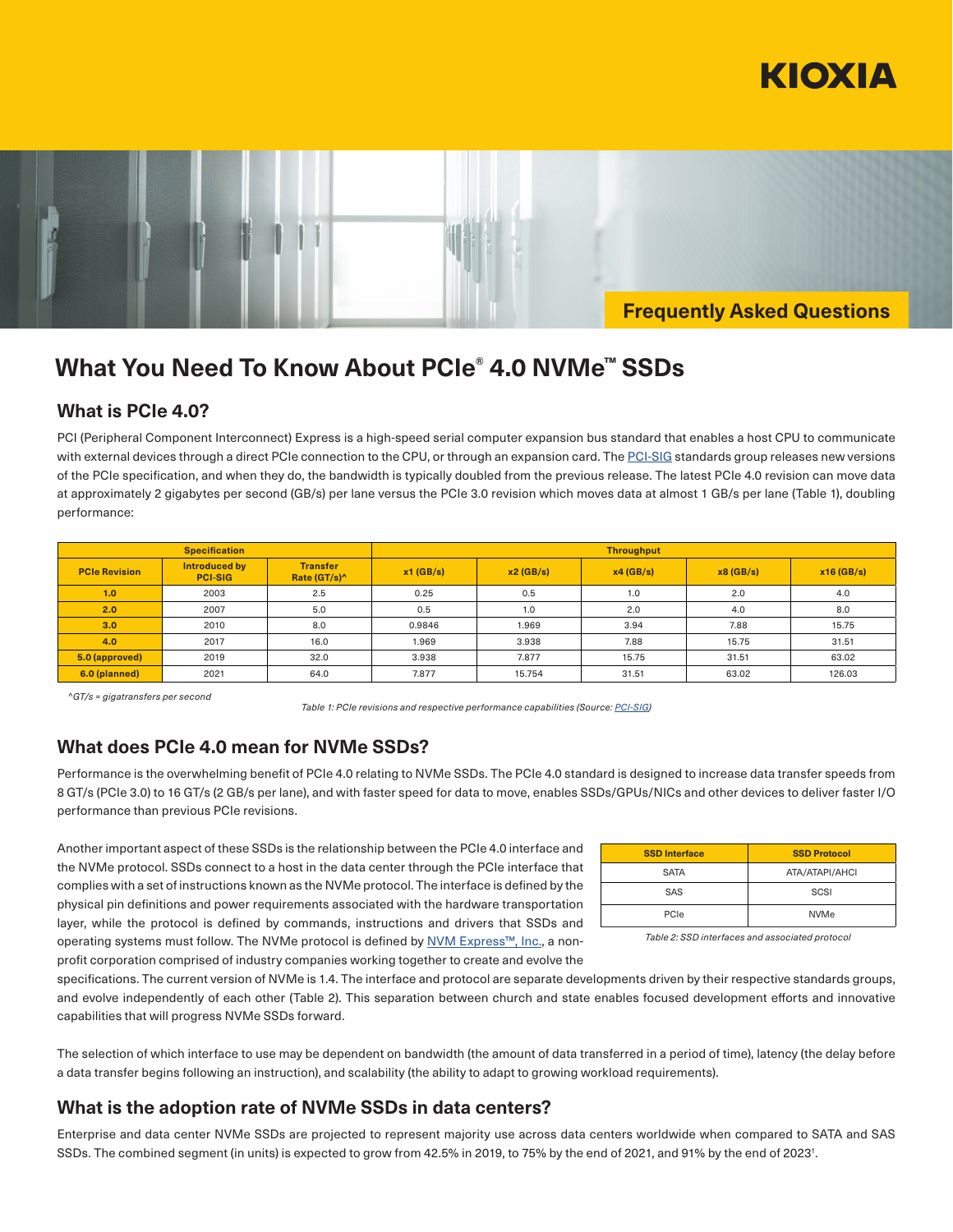### **Why are there different classes of NVMe SSDs for data centers?**

NVMe SSDs are currently segmented into two categories: (1) enterprise NVMe SSDs and (2) data center NVMe SSDs. When market research firms report market data, the NVMe SSD segment typically combines both enterprise and data center categories into one all-encompassing segment. However, enterprise SSDs and data center SSDs have very distinct differences (Table 3):

**Enterprise NVMe SSDs** are designed for the enterprise running 24 hours/7 days per week in data center servers and storage. These SSDs deliver the highest performance any class of SSD can currently achieve and include high-end features such as dualport, larger capacities, read-intensive and mixed-use endurances, and data protection (i.e., data integrity checking, high reliability, media wear reporting, error reporting).

**Data center NVMe SSDs** are designed for scale out and hyperscale environments where high read performance, Quality of Service (QoS) and power efficiency are key metrics. These drives are optimized for read-intensive applications and typically targeted at cloud workloads. Customers expect to pay less for these SSDs than their more fully-featured enterprise counterparts.

| <b>Characteristic</b> | <b>Enterprise</b>                                                     | <b>Data Center</b>                                         |  |  |  |
|-----------------------|-----------------------------------------------------------------------|------------------------------------------------------------|--|--|--|
| Applications          | Server data storage;<br>All-flash arrays;<br>Cache layer              | Server data storage;<br>Cloud data storage;<br><b>Boot</b> |  |  |  |
| Power                 | $12W - 25W$                                                           | $4W - 12W$                                                 |  |  |  |
| Performance           | 700K - 1M IOPS                                                        | 10K - 700K IOPS                                            |  |  |  |
| Form Factors          | 2.5-inch ( $z=15$ mm);                                                | 2.5-inch $(z=15mm)$ ;                                      |  |  |  |
| Spec<br>Conformance   | U.3 (SFF-TA-1001)<br>U.2 (SFF-8639 Module)                            | U.3 (SFF-TA-1001)<br>U.2 (SFF-8639 Module)                 |  |  |  |
| Features              | Dual-port;<br>Up to 30.7 TB <sup>2</sup> capacity;<br>Data protection | Single-port;<br>Up to 15.3 TB capacity;<br>High QoS        |  |  |  |

*Table 3: Enterprise vs Data Center SSDs (source: KIOXIA America)*

### **What applications can benefit from the different classes of NVMe SSDs?**

Enterprise-class NVMe SSDs are targeted to high-performance server applications, of which, databases, data analytics and compute-side artificial intelligence (AI)/ machine learning (ML) are good examples:

- Database applications benefit from low latency, dual-ports for multi-path and high-availability, and the highest available transactions per second.
- Data analytics searches benefit from high sequential and random read bandwidth.
- Compute-side AI and ML benefit from the ability to quickly feed data into DRAM and GPUs during the staging phase at very fast data transfers and perform near-immediate validation of data for corruption during the checkpoint phase.

Data center-class NVMe SSDs are targeted for general purpose server applications and scale out environments, of which, cloud compute, containers, content delivery networks (CDNs), databases and media streaming are good examples:

- Cloud compute applications benefit from high-performance and low-latency especially when compared to SATA deployments.
- Container orchestration benefit from high transfer rates and high queue depths in random read and write environments.
- Content delivery networks benefit from SSDs that excel at read-intensive workloads (typically 90% read and 10% write) prevalent in these applications.
- Database applications benefit from low-latency and high transactions per minute.
- Media streaming benefits from very high read bandwidth. Moving content into several systems as fast as possible so it can be streamed to many subscribers simultaneously is also a key benefit of these SSDs.

### **What emerging applications can benefit from PCIe 4.0 NVMe SSDs?**

The ability to disaggregate and pool compute, storage and network resources independently, and provision the right amount of resources for each application workload, has become an emerging cloud application. This requires moving from a direct-attached storage architecture to a disaggregated shared storage model where NVMe over Fabrics (NVMe-oF™) has quickly become the network protocol of choice for cloud architectures. It provides several benefits in resource utilization while delivering nearly the same high-performance and low-latency benefits as if the NVMe SSDs were locally attached. When [cloud storage volume management software](https://kumoscale.kioxia.com/) operates with the NVMe-oF specification, NVMe SSDs can be pooled and accessed at much lower latencies for host sharing versus other SSD interfaces.

A second emerging application combines SAS, SATA and PCIe interfaces into a backplane managed by a Universal Backplane Management (UBM) compliant system (the SFF-TA-1005 specification<sup>3</sup>). This enables SAS/SATA SSDs/HDDs and NVMe SSDs to be mixed and matched within one UBMenabled backplane. The SFF-TA-1001 specification<sup>4</sup> (also known as U.3) defines the links between the drive and backplane connectors so that PCIe, SAS or SATA interfaces, and their respective protocols, can be supported from one interface slot. The ability to add, replace or interchange SSDs within one universal tri-mode backplane configuration helps reduce TCO and storage deployment complexities. It also provides a viable replacement path between SATA, SAS and NVMe storage media while maintaining backwards compatibility with U.2 NVMe-based platforms. All of these benefits will help to increase PCIe 4.0 NVMe SSD adoption in servers.

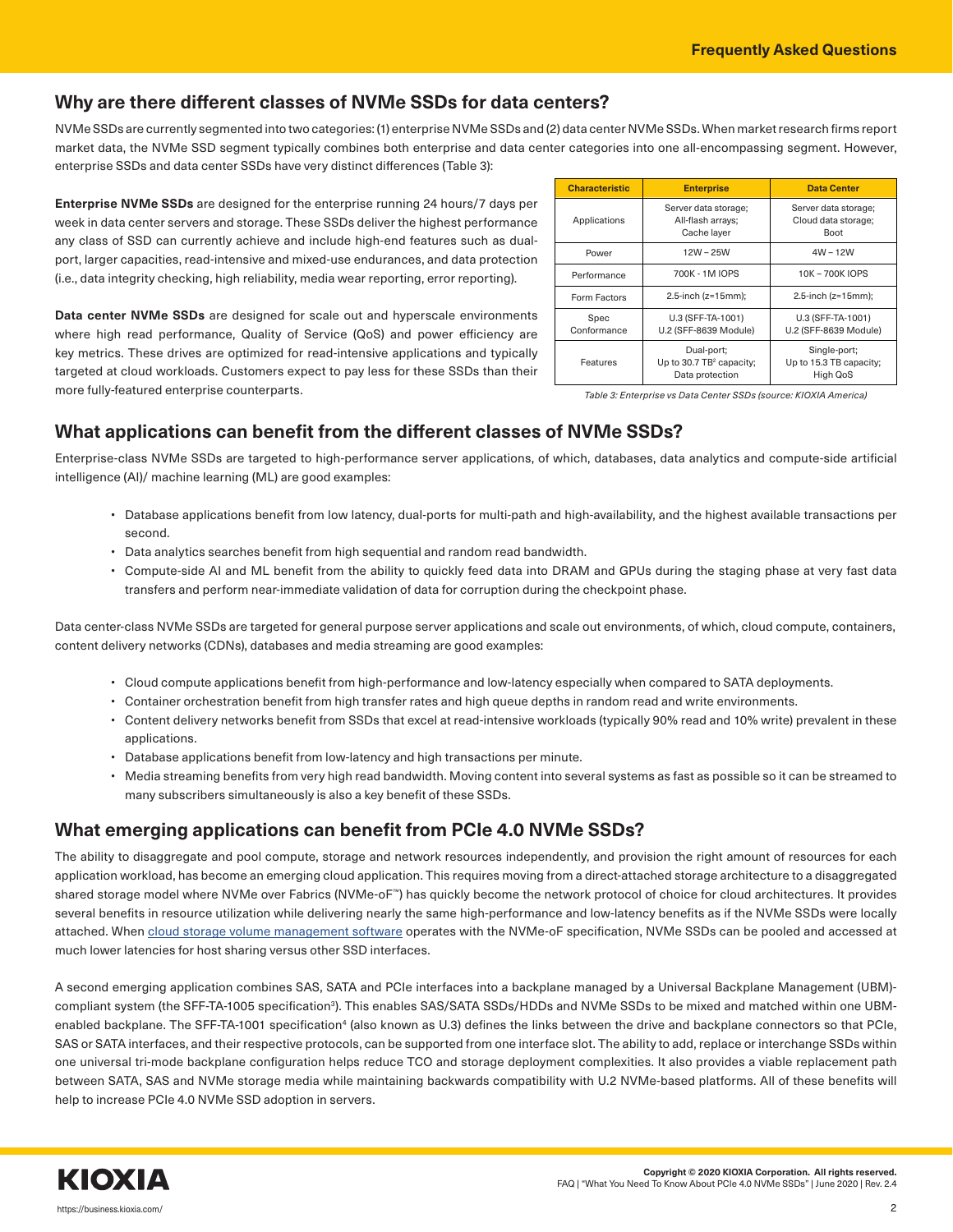## **Does KIOXIA offer PCIe 4.0-based SSDs?**

KIOXIA was the first to publicly demonstrate PCIe 4.0 NVMe SSDs at Flash Memory Summit 2019 (with Broadcom® Inc.). The product demonstrations included the company's enterprise-class CM6 Series and data center CD6 Series SSDs. Both series' use KIOXIA's 96-layer BiCS FLASH™ 3D flash memory technology, are compliant with the NVMe 1.4 specification, and support 2.5-inch form factors. They offer capacities ranging from 960 GB<sup>2</sup> to 30,720 GB (@1 DWPD5 ) and 800 GB to 12,800 GB (@3 DWPD). Each series is backwards-compatible with PCIe 3.0 environments and support Sanitize Instant Erase<sup>6</sup> (SIE) and Self-Encrypting Drive (SED) with TCG-Opal/Ruby encryption<sup>7</sup> security options<sup>8</sup>, and compliant with FIPS 140-2 (Level-2) support<sup>9</sup>.

The CM6-V Series features the following performance capabilities, tested at 3 DWPD endurance in a mixed-use environment (Table 4):

| <b>CM6-V Series:</b>             |                  |                  |                  |                  |                  |  |  |  |  |
|----------------------------------|------------------|------------------|------------------|------------------|------------------|--|--|--|--|
| <b>SPECIFICATION</b>             | 800 GB           | 1.600 GB         | 3,200 GB         | 6,400 GB         | 12,800 GB        |  |  |  |  |
| Sequential Read (128 KB; QD=32)  | 6.900 MB/s       | 6.900 MB/s       | 6.900 MB/s       | 6.900 MB/s       | 6.900 MB/s       |  |  |  |  |
| Sequential Write (128 KB; QD=32) | 1.400 MB/s       | 2.800 MB/s       | 4.200 MB/s       | 4.000 MB/s       | 4.000 MB/s       |  |  |  |  |
| Random Read (4 KB; QD=256)       | 880K IOPS        | 1.300K IOPS      | 1.400K IOPS      | 1.400K IOPS      | 1.400K IOPS      |  |  |  |  |
| Random Write (4 KB; QD=32)       | 100K IOPS        | <b>215K IOPS</b> | <b>350K IOPS</b> | 325K IOPS        | 330K IOPS        |  |  |  |  |
| 70%R/30%W (4 KB; QD=256)         | <b>295K IOPS</b> | 525K IOPS        | <b>750K IOPS</b> | <b>710K IOPS</b> | <b>710K IOPS</b> |  |  |  |  |
| <b>Read Latency (@ QD=1)</b>     | $90 \mu s$       | $90 \mu s$       | $90 \mu s$       | $90 \mu s$       | $90 \mu s$       |  |  |  |  |
| Write Latency (@ $QD=1$ )        | $10 \mu s$       | $10 \mu s$       | $10 \mu s$       | $10 \mu s$       | $10 \mu s$       |  |  |  |  |

*Table 4: KIOXIA CM6-V Series enterprise-class PCIe 4.0 SSD performance10*

The CD6-R Series features the following performance capabilities, tested at 1 DWPD endurance in a read-intensive environment (Table 5):

#### *CD6-R Series:*

| <b>SPECIFICATION</b>             | 960 GB           | 1.920 GB   | 3.840 GB                   | 7.680 GB        | 15,360 GB        |  |
|----------------------------------|------------------|------------|----------------------------|-----------------|------------------|--|
| Sequential Read (128 KB; QD=32)  | 5.800 MB/s       | 5.800 MB/s | 6.200 MB/s                 | 6.200 MB/s      | 5.500 MB/s       |  |
| Sequential Write (128 KB; QD=32) | .300 MB/s        | 1.150 MB/s | 2.350 MB/s                 | 4.000 MB/s      | 4.000 MB/s       |  |
| Random Read (4 KB; QD=256)       | <b>700K IOPS</b> | 700K IOPS  | 1.000K IOPS<br>1.000K IOPS |                 | <b>750K IOPS</b> |  |
| Random Write (4 KB; QD=32)       | 30K IOPS         | 30K IOPS   | 60K IOPS                   | 85K IOPS        | 30K IOPS         |  |
| 70%R/30%W (4 KB; QD=256)         | <b>100K IOPS</b> | 100K IOPS  | <b>180K IOPS</b>           | <b>270KIOPS</b> | <b>100K IOPS</b> |  |
| <b>Read Latency (@ QD=1)</b>     | $90 \mu s$       | $90 \mu s$ | $90 \mu s$                 | $100 \mu s$     | $120 \mu s$      |  |
| Write Latency (@ $QD=1$ )        | $35 \mu s$       | $35 \mu s$ | $35 \mu s$                 | $35 \mu s$      | $35 \mu s$       |  |

*Table 5: KIOXIA CD6 Series data center-class PCIe 4.0 SSD performance11*

#### The main features of CM6 Series enterprise-class SSDs and CD6 Series data center-class SSDs:

| <b>Feature</b>     | <b>CM6 Series</b>                                            | <b>CD6 Series</b>                                            |
|--------------------|--------------------------------------------------------------|--------------------------------------------------------------|
| Interface Support  | PCIe 4.0 1x4 or 2x2                                          | PCIe 4.0 1x4                                                 |
| Capacities         | 960 GB to 30,720 GB (1 DWPD)<br>800 GB to 12,800 GB (3 DWPD) | 960 GB to 15,360 GB (1 DWPD)<br>800 GB to 12,800 GB (3 DWPD) |
| Controller         | 18-channel                                                   | 16-channel                                                   |
| Configurable Power | 9, 11, 14, 16, 18, 25 watts                                  | 9, 11, 14, 16, 18, 25 watts                                  |
| Read/Write Latency | 90 µR/10 µW                                                  | 90 µR/10 µW                                                  |
| Single Port        | Yes $(1x4)$                                                  | Yes $(1x4)$                                                  |
| Dual Port          | Yes (2x2)                                                    | N/A                                                          |
| Namespaces         | 64                                                           | 16                                                           |
| Sector Size        | 512/520/4096/4104/4160                                       | 512/4096                                                     |